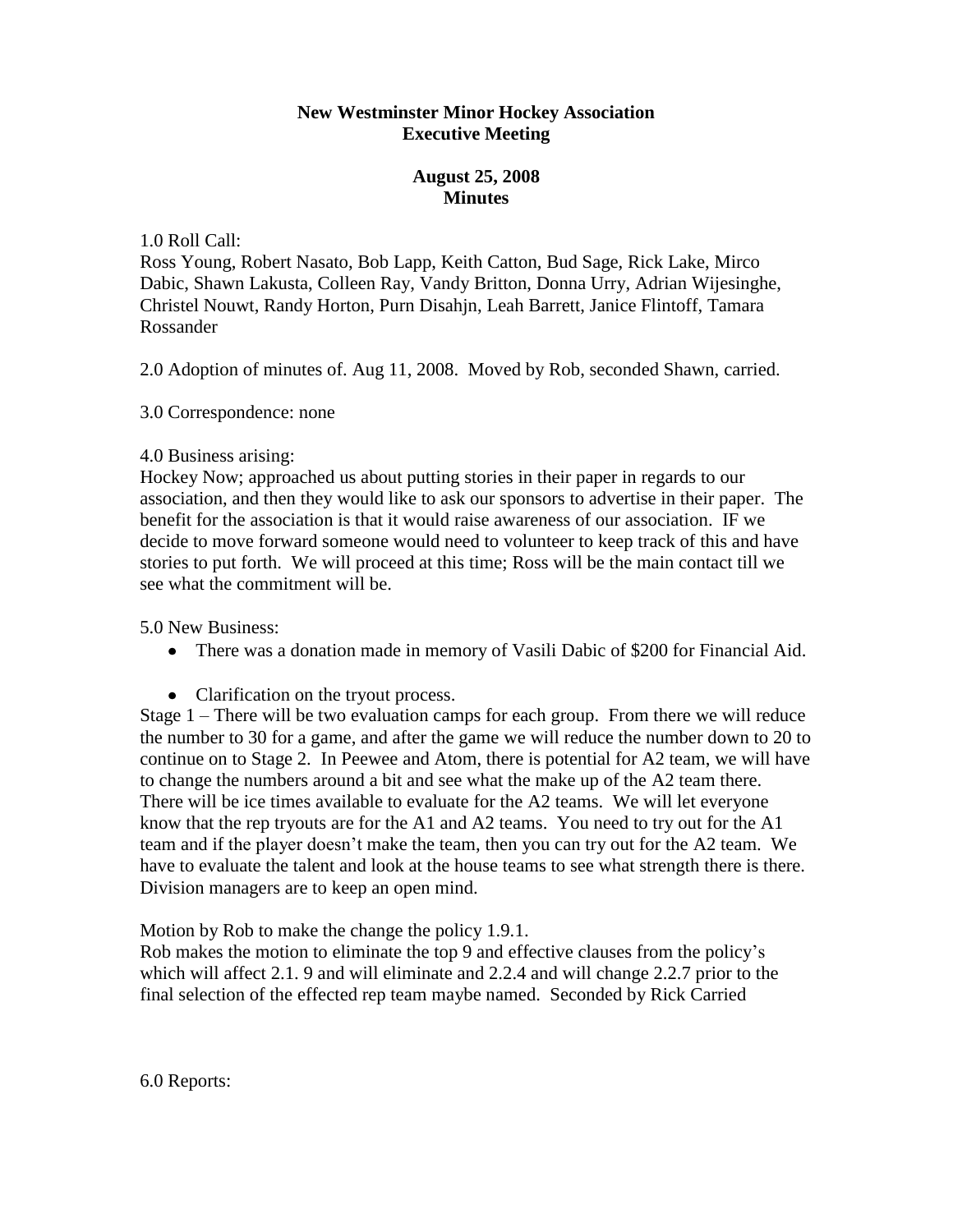- 6.1 President: Division managers will need to start spread sheets for contact information for the registration system
- 6.2 VP1: The website is up and running. Once your team officials are assigned please let Rob know contact information so he can add to the website.
- 6.3 VP2: Keith is looking at adding hotels to the website, so out of town teams have a selection of hotels to look into. Programs are ready to go. The tournament draws are looking to be either 10 or 12 teams. Confirmed date for the Atom tournament is March  $14<sup>th</sup>$  to  $17<sup>th</sup>$ , 2009. There will be a tournament meeting in October with the Division managers and team managers. Keith will have handouts for the team managers and Division managers so they are informed of the things they will need to do.
- 6.4 VP3: Working on getting safety or speakout clinics booked.

6.5 Treasurer: Absent

- 6.6 Registrar: We are looking at a cut off numbers 75 for Atom, 75 for Peewee. Registration issues need to be sorted out as soon as possible. Leah will talk to division managers to see where the errors are, so that they can clarify numbers of players to each division.
- 6.7 Head Coach: RPM is doing first phase of evolutions. Will talk with Division managers so to make sure they are on the same page about who is on the ice for the extra skates and running the skates. Will explore the goalie evaluation situation.
- 6.8 Referee In-Chief: Clinics are booked sept  $20<sup>th</sup>$  class room at Douglas College Sept  $13<sup>th</sup>$  and ice times booked meeting sept 3, 2008. Randy is encouraging the coaches to come to the referee clinics, and the fees would be covered for them. Will get back to the executive with a budget that he would like to spend this year on the referees as a way to keep them.
- 6.9 Equipment Manager: First Aid kits need to be returned, if they are not returned they won't be able to get restocked.
- 6.10 Ice Allocator: The pre tryout skates have been pretty good so far. Looks like there is enough ice time for all divisions. Would like to see the coach's work together and share ice times to get more ice times for the teams. The communication around missed ice times needs to get out and with the division managers down to the team officials. This is something that we need to stress to all teams to turn in their ice as soon as they are aware they are not using it.
- 6.11 Referee Allocator -Janice is looking for more Second level referees.
- 6.12 Division Managers: